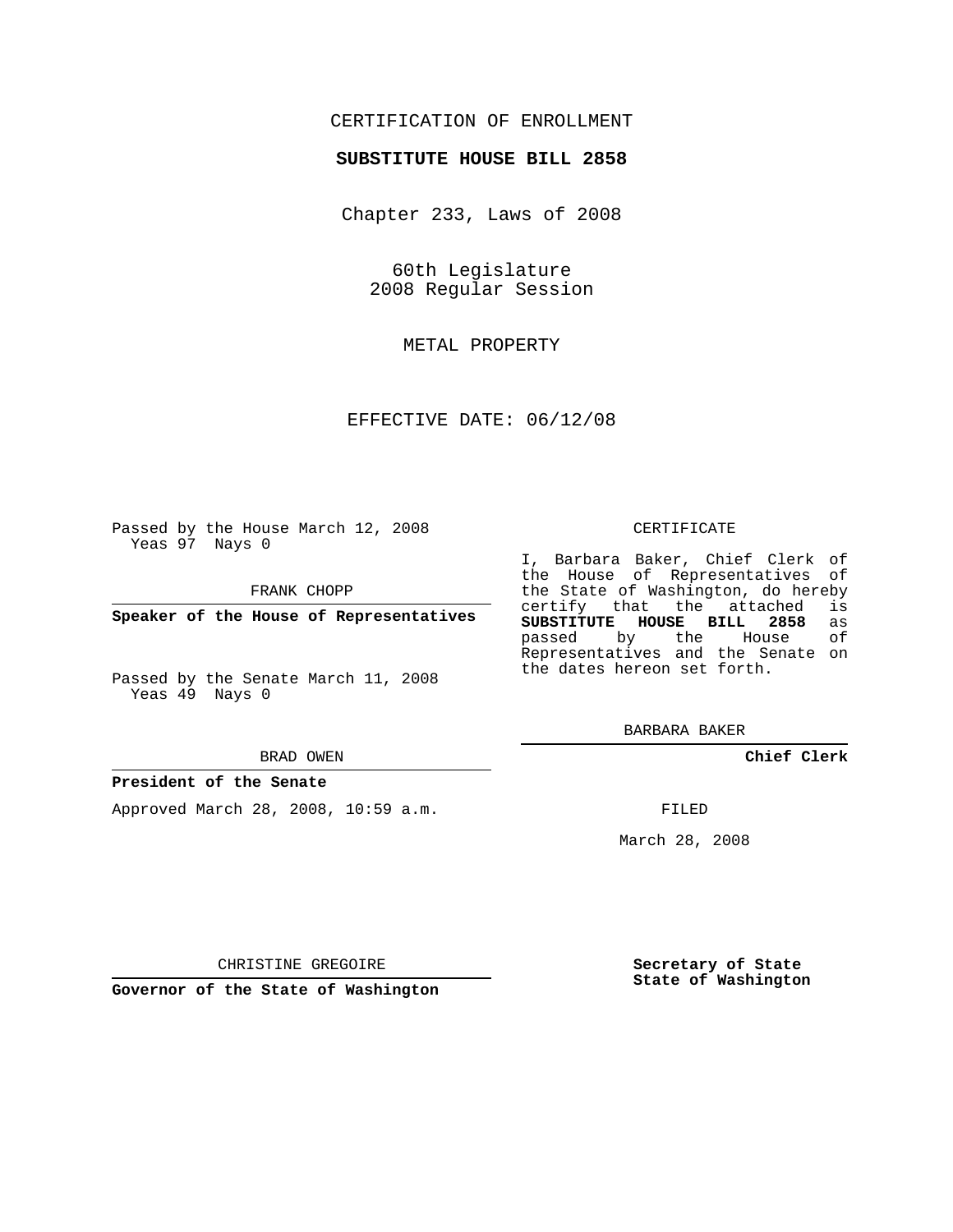# **SUBSTITUTE HOUSE BILL 2858** \_\_\_\_\_\_\_\_\_\_\_\_\_\_\_\_\_\_\_\_\_\_\_\_\_\_\_\_\_\_\_\_\_\_\_\_\_\_\_\_\_\_\_\_\_

\_\_\_\_\_\_\_\_\_\_\_\_\_\_\_\_\_\_\_\_\_\_\_\_\_\_\_\_\_\_\_\_\_\_\_\_\_\_\_\_\_\_\_\_\_

## AS AMENDED BY THE SENATE

Passed Legislature - 2008 Regular Session

# **State of Washington 60th Legislature 2008 Regular Session**

**By** House Public Safety & Emergency Preparedness (originally sponsored by Representatives Morrell, Warnick, Campbell, Hurst, Newhouse, O'Brien, Green, Kelley, and Conway)

READ FIRST TIME 02/04/08.

 AN ACT Relating to expanding metal property provisions; amending RCW 19.290.010, 19.290.020, 19.290.030, 19.290.040, 19.290.050, 19.290.060, 19.290.070, 19.290.090, and 9.94A.535; and prescribing penalties.

BE IT ENACTED BY THE LEGISLATURE OF THE STATE OF WASHINGTON:

 **Sec. 1.** RCW 19.290.010 and 2007 c 377 s 1 are each amended to read as follows:

 The definitions in this section apply throughout this chapter unless the context clearly requires otherwise.

 (1) "Commercial account" means a relationship between a scrap metal business and a commercial enterprise that is ongoing and properly documented under RCW 19.290.030.

 (2) "Commercial enterprise" means a corporation, partnership, limited liability company, association, state agency, political subdivision of the state, public corporation, or any other legal or commercial entity.

 (3) "Commercial metal property" means: Utility access covers; street light poles and fixtures; road and bridge guardrails; highway or street signs; water meter covers; traffic directional and control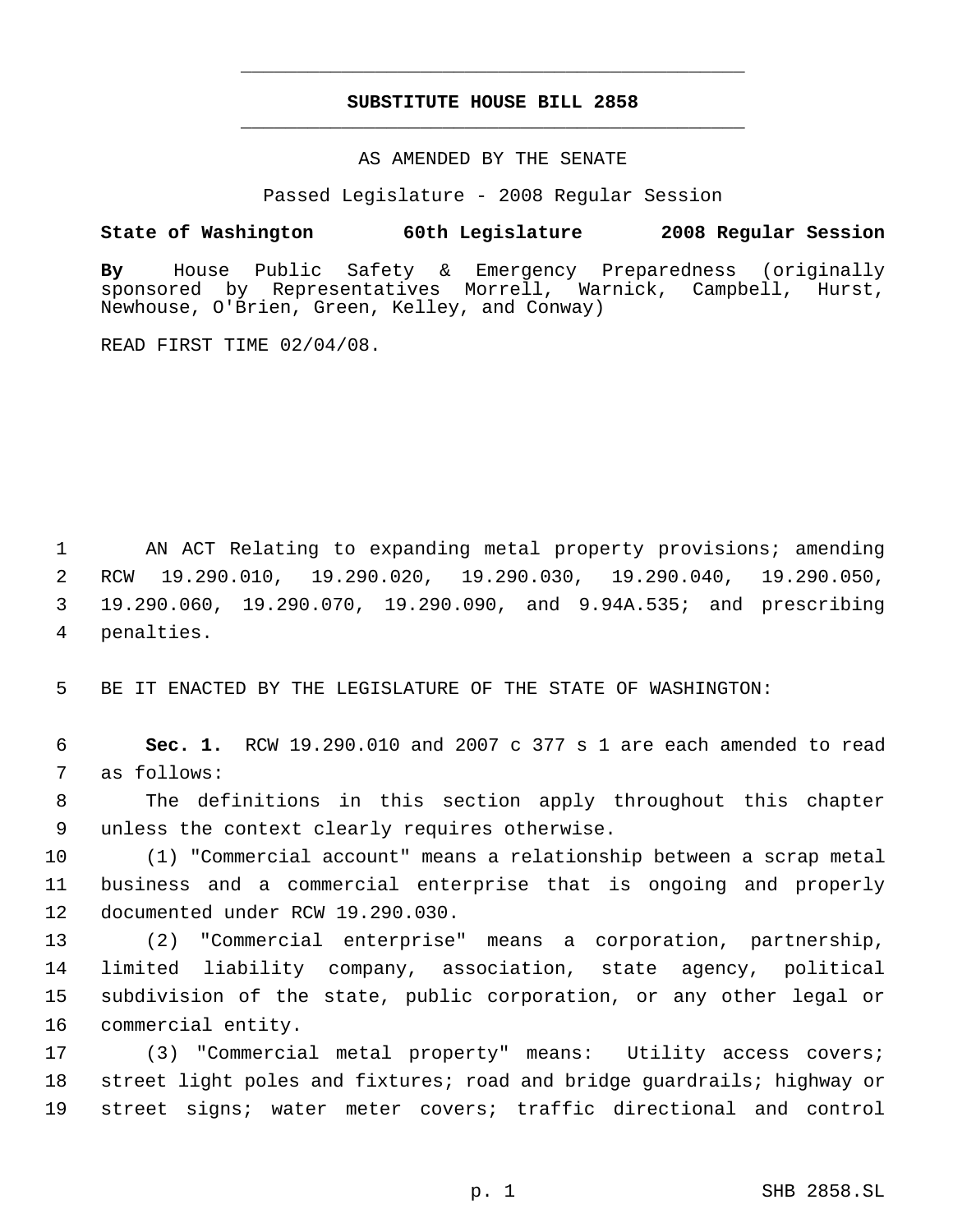signs; traffic light signals; any metal property marked with the name of a commercial enterprise, including but not limited to a telephone, commercial mobile radio services, cable, electric, water, natural gas, or other utility, or railroad; unused or undamaged building construction materials consisting of copper pipe, tubing, or wiring, or aluminum wire, siding, downspouts, or gutters; aluminum or stainless steel fence panels made from one inch tubing, forty-two inches high with four-inch gaps; aluminum decking, bleachers, or risers; historical markers; statue plaques; grave markers and funeral vases; or agricultural irrigation wheels, sprinkler heads, and pipes.

 (4) "Nonferrous metal property" means metal property for which the value of the metal property is derived from the property's content of copper, brass, aluminum, bronze, lead, zinc, nickel, and their alloys. "Nonferrous metal property" does not include precious metals.

(5) "Precious metals" means gold, silver, and platinum.

 (6) "Private metal property" means catalytic converters, either 17 singly or in bundles, bales, or bulk, that have been removed from vehicles for sale as a specific commodity.

19 (7) "Record" means a paper, electronic, or other method of storing information.

21  $((+7))$   $(8)$  "Scrap metal business" means a scrap metal supplier, scrap metal recycling center, and scrap metal processor.

 $((+8))$   $(9)$  "Scrap metal processor" means a person with a current business license that conducts business from a permanent location, that 25 is engaged in the business of purchasing or receiving private metal 26 property, nonferrous metal property, and commercial metal property for the purpose of altering the metal in preparation for its use as feedstock in the manufacture of new products, and that maintains a hydraulic bailer, shearing device, or shredding device for recycling.

 $((+9))$   $(10)$  "Scrap metal recycling center" means a person with a current business license that is engaged in the business of purchasing 32 or receiving private metal property, nonferrous metal property, and commercial metal property for the purpose of aggregation and sale to another scrap metal business and that maintains a fixed place of business within the state.

36  $((+10))$   $(11)$  "Scrap metal supplier" means a person with a current business license that is engaged in the business of purchasing or receiving private metal property or nonferrous metal property for the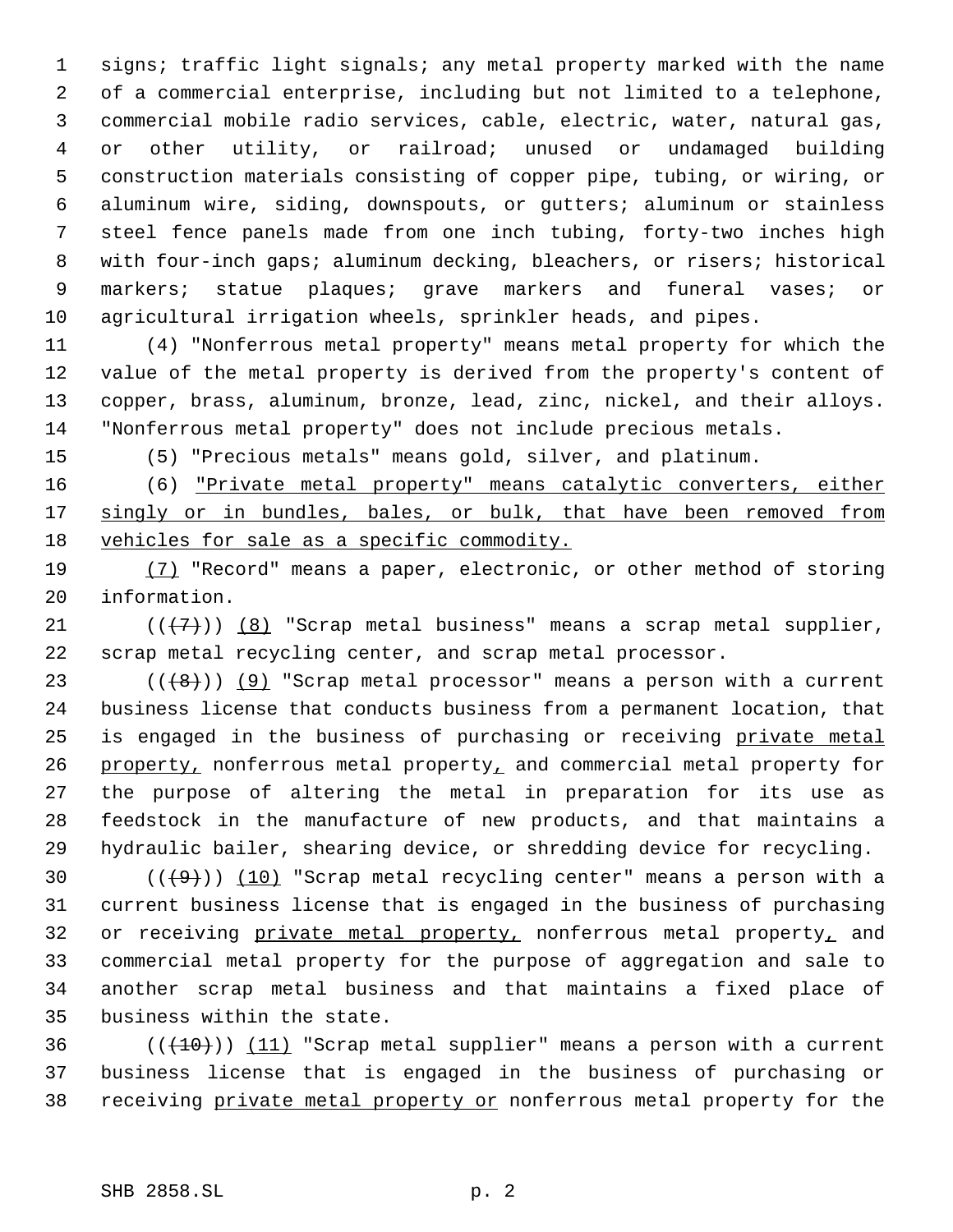purpose of aggregation and sale to a scrap metal recycling center or scrap metal processor and that does not maintain a fixed business location in the state.

 (( $(11)$ )) (12) "Transaction" means a pledge, or the purchase of, or 5 the trade of any item of private metal property or nonferrous metal property by a scrap metal business from a member of the general public. "Transaction" does not include donations or the purchase or receipt of 8 private metal property or nonferrous metal property by a scrap metal business from a commercial enterprise, from another scrap metal business, or from a duly authorized employee or agent of the commercial enterprise or scrap metal business.

 **Sec. 2.** RCW 19.290.020 and 2007 c 377 s 2 are each amended to read as follows:

 (1) At the time of a transaction, every scrap metal business doing business in this state shall produce wherever that business is conducted an accurate and legible record of each transaction involving 17 private metal property or nonferrous metal property. This record must be written in the English language, documented on a standardized form or in electronic form, and contain the following information:

 (a) The signature of the person with whom the transaction is made; (b) The time, date, location, and value of the transaction;

 (c) The name of the employee representing the scrap metal business in the transaction;

 (d) The name, street address, and telephone number of the person with whom the transaction is made;

 (e) The license plate number and state of issuance of the license 27 plate on the motor vehicle used to deliver the private metal property 28 or nonferrous metal property subject to the transaction;

29 (f) A description of the motor vehicle used to deliver the private 30 metal property or nonferrous metal property subject to the transaction;

 (g) The current driver's license number or other government-issued picture identification card number of the seller or a copy of the seller's government-issued picture identification card; and

34 (h) A description of the predominant types of private metal 35 property or nonferrous metal property subject to the transaction, including the property's classification code as provided in the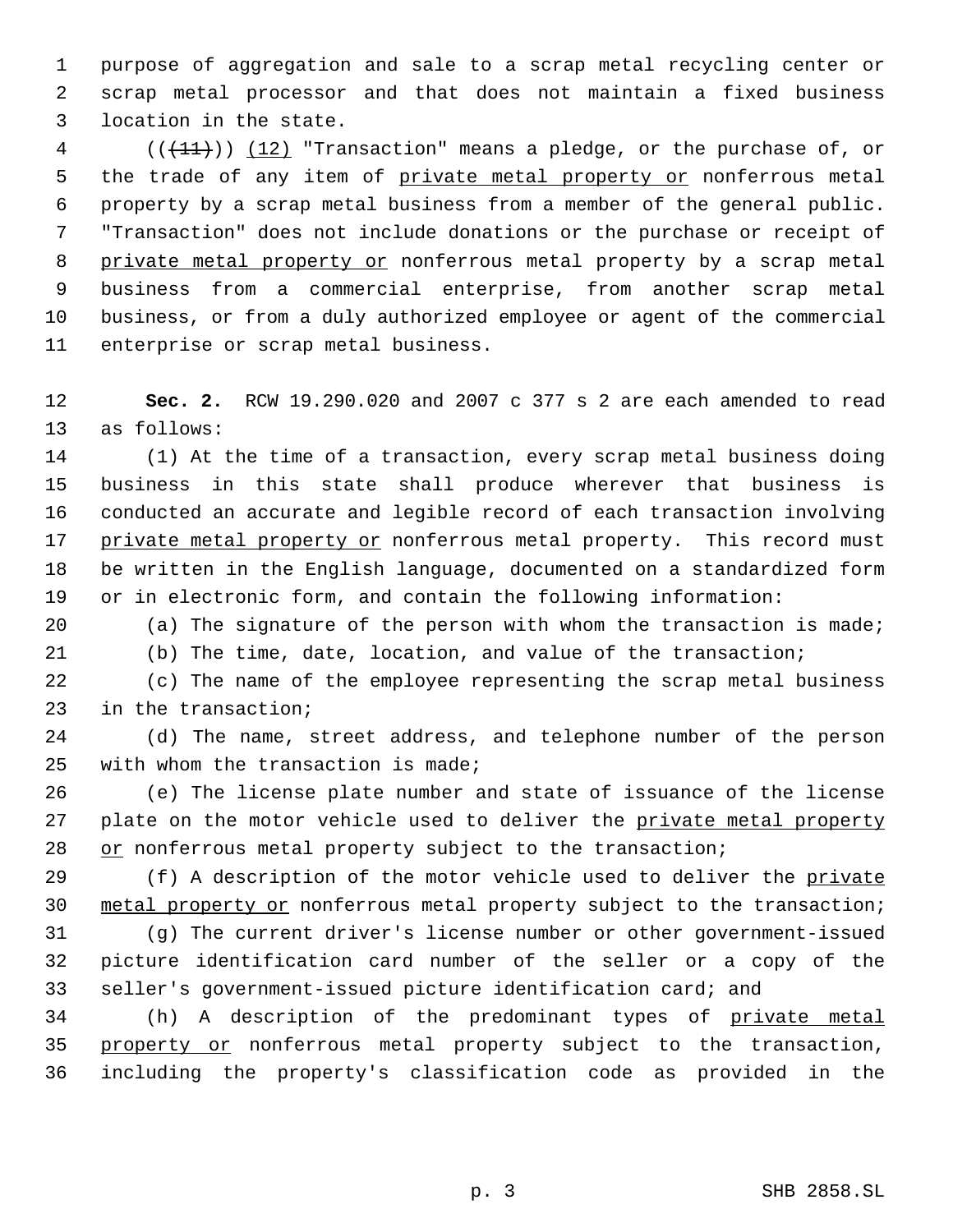institute of scrap recycling industries scrap specifications circular, 2006, and weight, quantity, or volume.

 (2) For every transaction that involves private metal property or nonferrous metal property, every scrap metal business doing business in the state shall require the person with whom a transaction is being made to sign a declaration. The declaration may be included as part of the transactional record required under subsection (1) of this section, or on a receipt for the transaction. The declaration must state substantially the following:

 "I, the undersigned, affirm under penalty of law that the property that is subject to this transaction is not to the best of my knowledge stolen property."

 The declaration must be signed and dated by the person with whom the transaction is being made. An employee of the scrap metal business must witness the signing and dating of the declaration and sign the declaration accordingly before any transaction may be consummated.

 (3) The record and declaration required under this section must be open to the inspection of any commissioned law enforcement officer of the state or any of its political subdivisions at all times during the ordinary hours of business, or at reasonable times if ordinary hours of business are not kept, and must be maintained wherever that business is conducted for one year following the date of the transaction.

 **Sec. 3.** RCW 19.290.030 and 2007 c 377 s 3 are each amended to read as follows:

 (1) No scrap metal business may enter into a transaction to 26 purchase or receive private metal property or nonferrous metal property from any person who cannot produce at least one piece of current government-issued picture identification, including a valid driver's license or identification card issued by any state.

30 (2) No scrap metal business may purchase or receive private metal 31 property or commercial metal property unless the seller: (a) Has a commercial account with the scrap metal business; (b) can prove ownership of the property by producing written documentation that the seller is the owner of the property; or (c) can produce written documentation that the seller is an employee or agent authorized to sell the property on behalf of a commercial enterprise.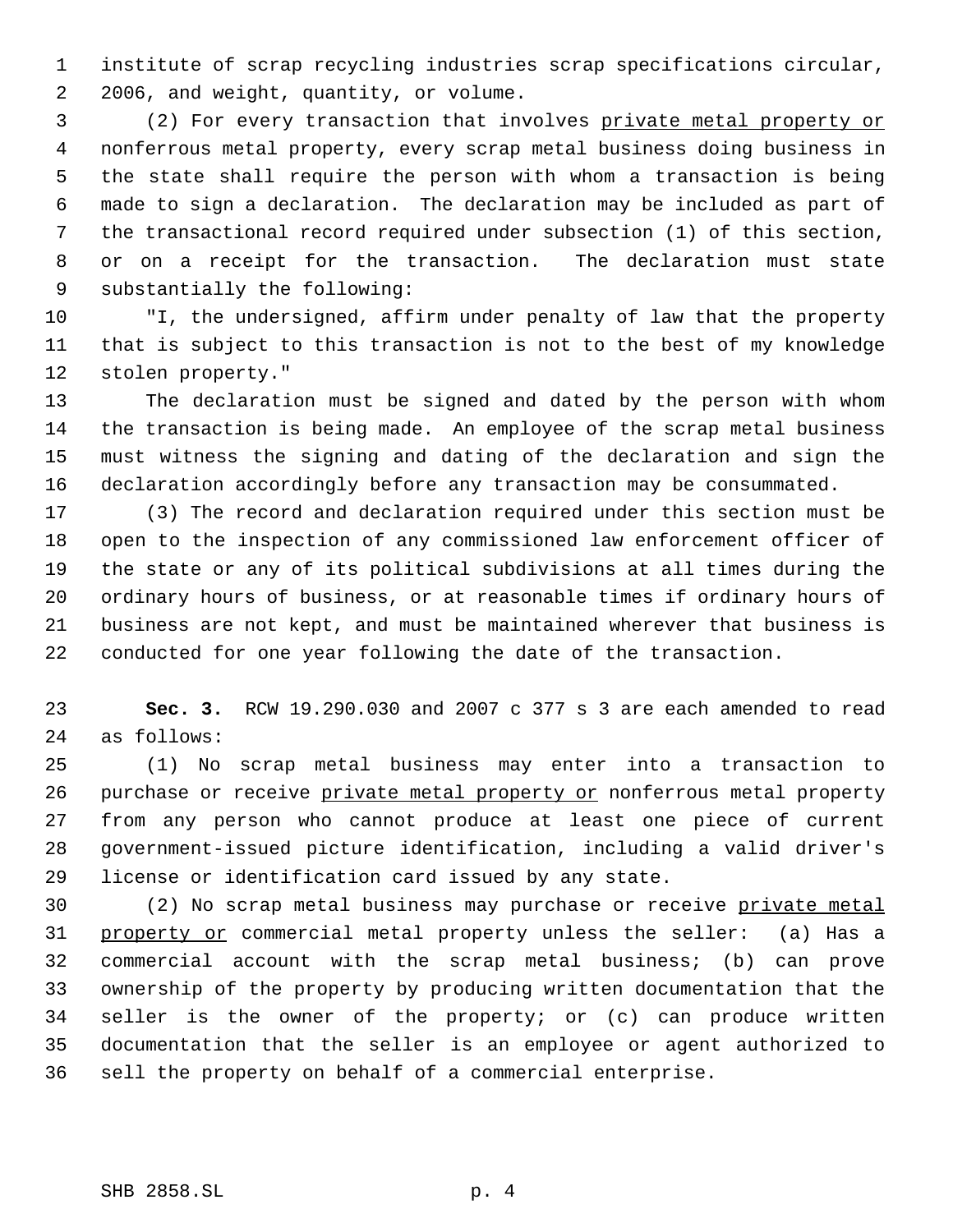(3) No scrap metal business may enter into a transaction to purchase or receive metallic wire that was burned in whole or in part to remove insulation unless the seller can produce written proof to the scrap metal business that the wire was lawfully burned.

 (4) No transaction involving private metal property or nonferrous metal property valued at greater than thirty dollars may be made in cash or with any person who does not provide a street address under the requirements of RCW 19.290.020. For transactions valued at greater than thirty dollars, the person with whom the transaction is being made may only be paid by a nontransferable check, mailed by the scrap metal business to a street address provided under RCW 19.290.020, no earlier than ten days after the transaction was made. A transaction occurs on the date provided in the record required under RCW 19.290.020.

 (5) No scrap metal business may purchase or receive beer kegs from anyone except a manufacturer of beer kegs or licensed brewery.

 **Sec. 4.** RCW 19.290.040 and 2007 c 377 s 4 are each amended to read as follows:

 (1) Every scrap metal business must create and maintain a permanent record with a commercial enterprise, including another scrap metal business, in order to establish a commercial account. That record, at a minimum, must include the following information:

 (a) The full name of the commercial enterprise or commercial account;

 (b) The business address and telephone number of the commercial 25 enterprise or commercial account; and

 (c) The full name of the person employed by the commercial 27 enterprise who is authorized to deliver private metal property, 28 nonferrous metal property, and commercial metal property to the scrap metal business.

 (2) The record maintained by a scrap metal business for a 31 commercial account must document every purchase or receipt of private metal property, nonferrous metal property, and commercial metal property from the commercial enterprise. The documentation must include, at a minimum, the following information:

 (a) The time, date, and value of the property being purchased or received;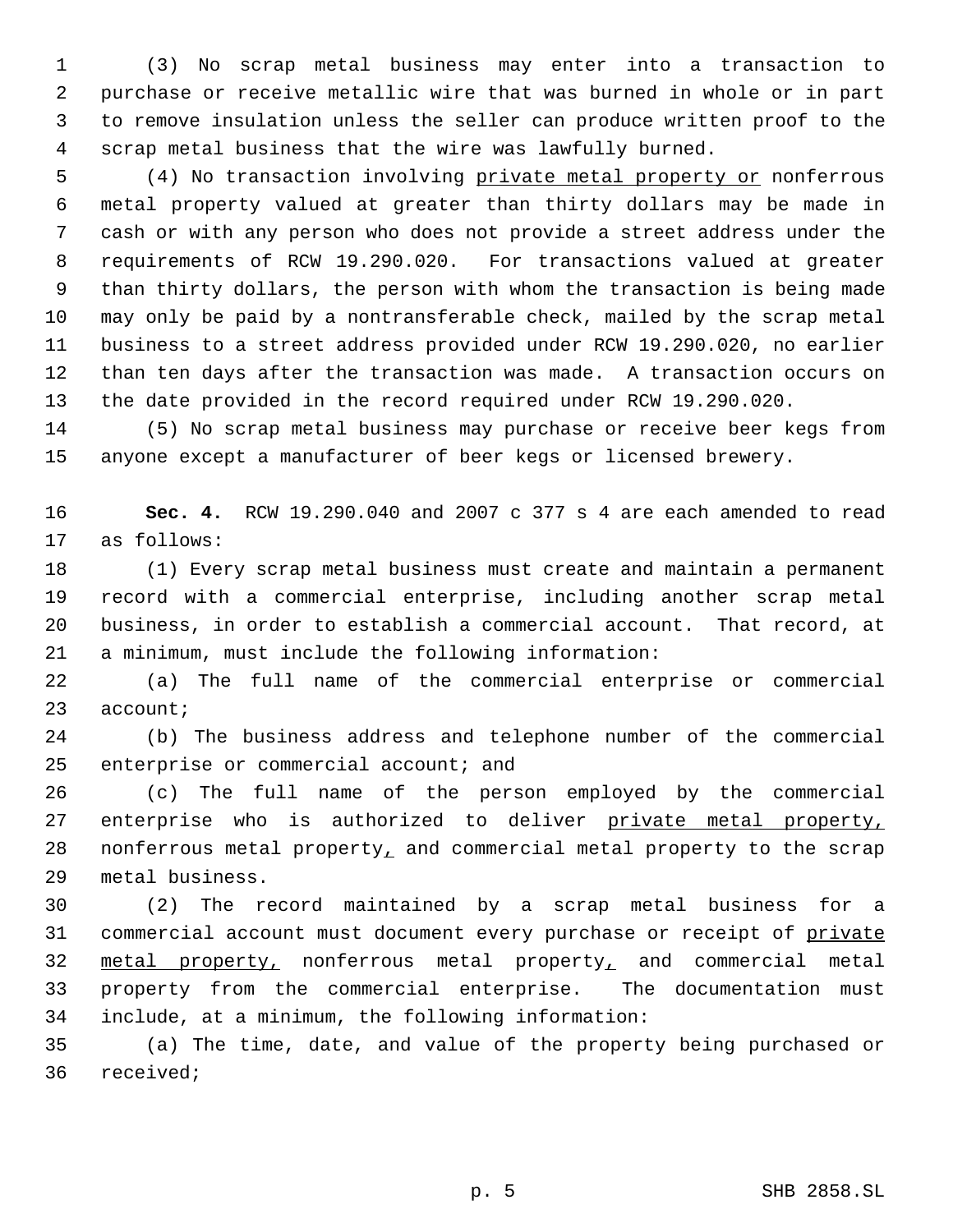(b) A description of the predominant types of property being purchased or received; and

 (c) The signature of the person delivering the property to the scrap metal business.

 **Sec. 5.** RCW 19.290.050 and 2007 c 377 s 5 are each amended to read as follows:

 (1) Upon request by any commissioned law enforcement officer of the state or any of its political subdivisions, every scrap metal business shall furnish a full, true, and correct transcript of the records from 10 the purchase or receipt of private metal property, nonferrous metal property, and commercial metal property involving a specific 12 individual, vehicle, or item of private metal property, nonferrous 13 metal property, or commercial metal property. This information may be transmitted within a specified time of not less than two business days to the applicable law enforcement agency electronically, by facsimile transmission, or by modem or similar device, or by delivery of computer disk subject to the requirements of, and approval by, the chief of police or the county's chief law enforcement officer.

 (2) If the scrap metal business has good cause to believe that any 20 private metal property, nonferrous metal property, or commercial metal property in his or her possession has been previously lost or stolen, the scrap metal business shall promptly report that fact to the applicable commissioned law enforcement officer of the state, the chief of police, or the county's chief law enforcement officer, together with the name of the owner, if known, and the date when and the name of the person from whom it was received.

 **Sec. 6.** RCW 19.290.060 and 2007 c 377 s 6 are each amended to read as follows:

 (1) Following notification, either verbally or in writing, from a commissioned law enforcement officer of the state or any of its 31 political subdivisions that an item of private metal property, nonferrous metal property, or commercial metal property has been reported as stolen, a scrap metal business shall hold that property intact and safe from alteration, damage, or commingling, and shall place an identifying tag or other suitable identification upon the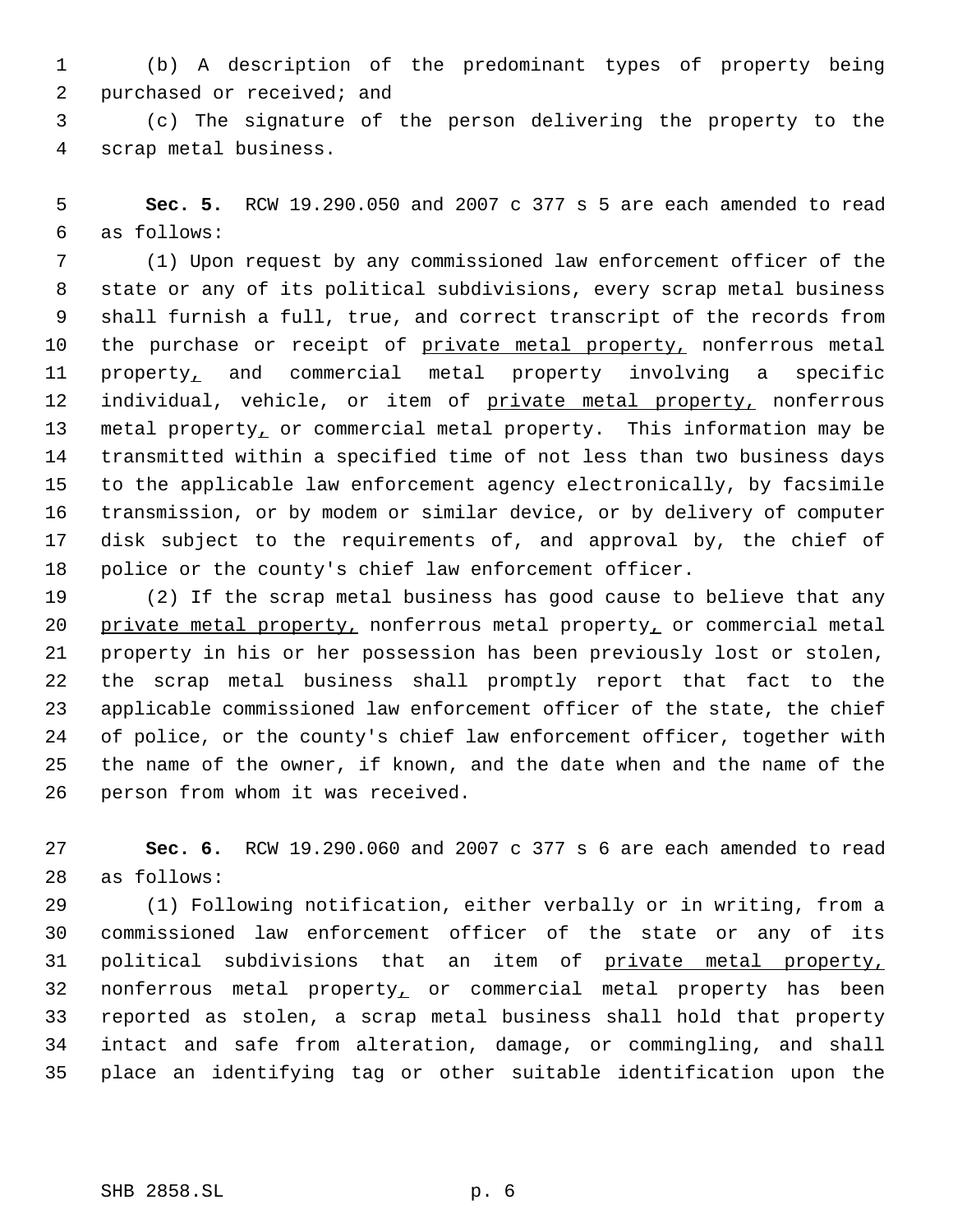property. The scrap metal business shall hold the property for a period of time as directed by the applicable law enforcement agency up to a maximum of ten business days.

 (2) A commissioned law enforcement officer of the state or any of 5 its political subdivisions shall not place on hold any item of private metal property, nonferrous metal property, or commercial metal property unless that law enforcement agency reasonably suspects that the property is a lost or stolen item. Any hold that is placed on the property must be removed within ten business days after the property on hold is determined not to be stolen or lost and the property must be returned to the owner or released.

 **Sec. 7.** RCW 19.290.070 and 2007 c 377 s 7 are each amended to read as follows:

It is a gross misdemeanor under chapter 9A.20 RCW for:

 (1) Any person to deliberately remove, alter, or obliterate any manufacturer's make, model, or serial number, personal identification 17 number, or identifying marks engraved or etched upon an item of private 18 metal property, nonferrous metal property, or commercial metal property in order to deceive a scrap metal business;

 (2) Any scrap metal business to enter into a transaction to 21 purchase or receive any private metal property, nonferrous metal 22 property<sub>1</sub> or commercial metal property where the manufacturer's make, model, or serial number, personal identification number, or identifying marks engraved or etched upon the property have been deliberately and conspicuously removed, altered, or obliterated;

 (3) Any person to knowingly make, cause, or allow to be made any false entry or misstatement of any material matter in any book, record, or writing required to be kept under this chapter;

 (4) Any scrap metal business to enter into a transaction to 30 purchase or receive private metal property, nonferrous metal property, or commercial metal property from any person under the age of eighteen years or any person who is discernibly under the influence of intoxicating liquor or drugs;

 (5) Any scrap metal business to enter into a transaction to 35 purchase or receive private metal property, nonferrous metal property, or commercial metal property with anyone whom the scrap metal business has been informed by a law enforcement agency to have been convicted of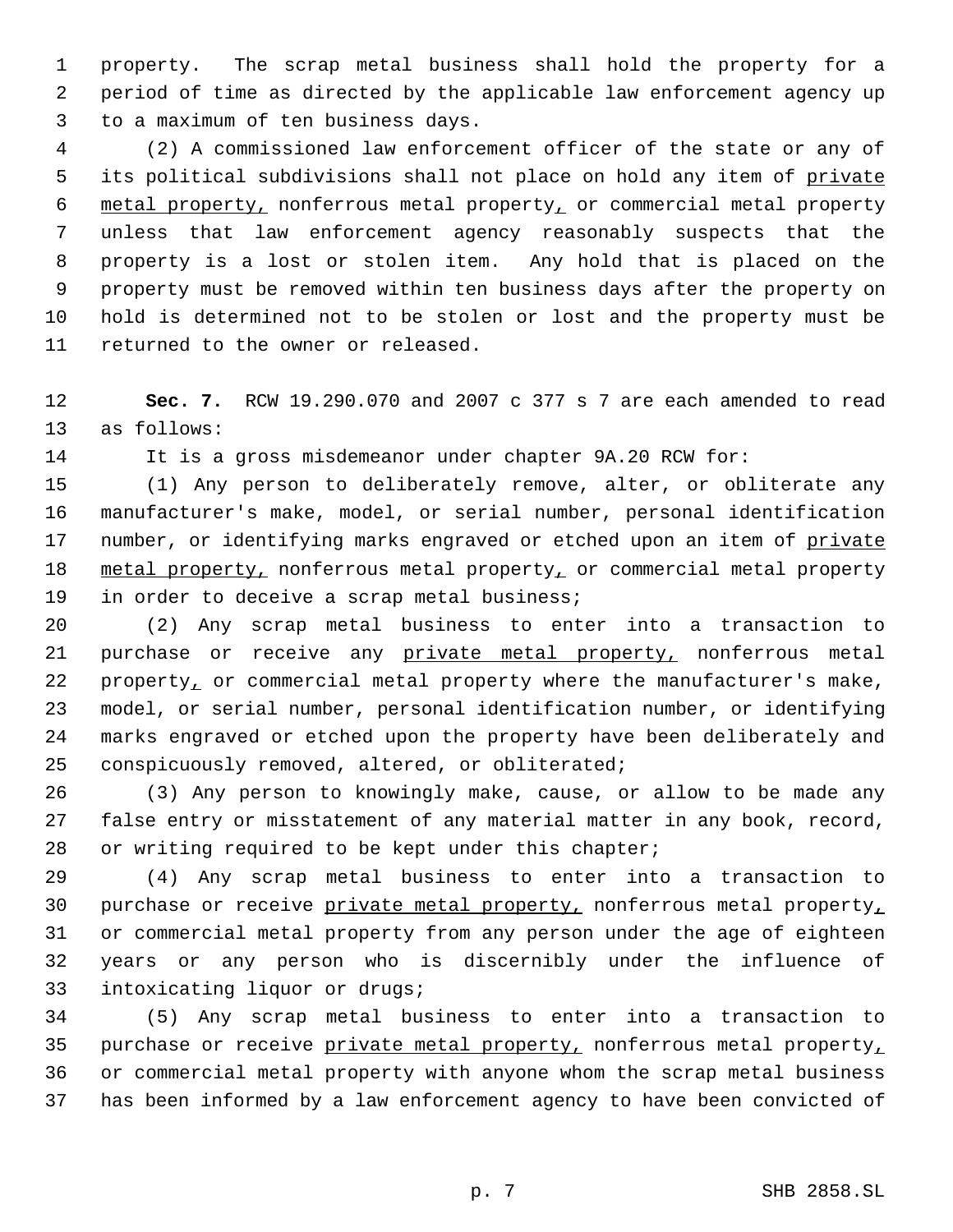a crime involving drugs, burglary, robbery, theft, or possession of or receiving stolen property, manufacturing, delivering, or possessing with intent to deliver methamphetamine, or possession of ephedrine or any of its salts or isomers or salts of isomers, pseudoephedrine or any of its salts or isomers or salts of isomers, or anhydrous ammonia with intent to manufacture methamphetamine within the past ten years whether the person is acting in his or her own behalf or as the agent of another;

 (6) Any person to sign the declaration required under RCW 10 19.290.020 knowing that the private metal property or nonferrous metal property subject to the transaction is stolen. The signature of a person on the declaration required under RCW 19.290.020 constitutes evidence of intent to defraud a scrap metal business if that person is found to have known that the private metal property or nonferrous metal property subject to the transaction was stolen;

16 (7) Any scrap metal business to possess private metal property or commercial metal property that was not lawfully purchased or received 18 under the requirements of this chapter; or

 (8) Any scrap metal business to engage in a series of transactions valued at less than thirty dollars with the same seller for the purposes of avoiding the requirements of RCW 19.290.030(4).

 **Sec. 8.** RCW 19.290.090 and 2007 c 377 s 9 are each amended to read as follows:

 The provisions of this chapter do not apply to transactions conducted by the following:

(1) Motor vehicle dealers licensed under chapter 46.70 RCW;

 (2) Metal from the components of vehicles acquired by vehicle wreckers or hulk haulers licensed under chapter 46.79 or 46.80 RCW, and 29 acquired in accordance with those laws;

 (3) Persons in the business of operating an automotive repair facility as defined under RCW 46.71.011; and

 (4) Persons in the business of buying or selling empty food and beverage containers, including metal food and beverage containers.

 **Sec. 9.** RCW 9.94A.535 and 2007 c 377 s 10 are each amended to read as follows:

The court may impose a sentence outside the standard sentence range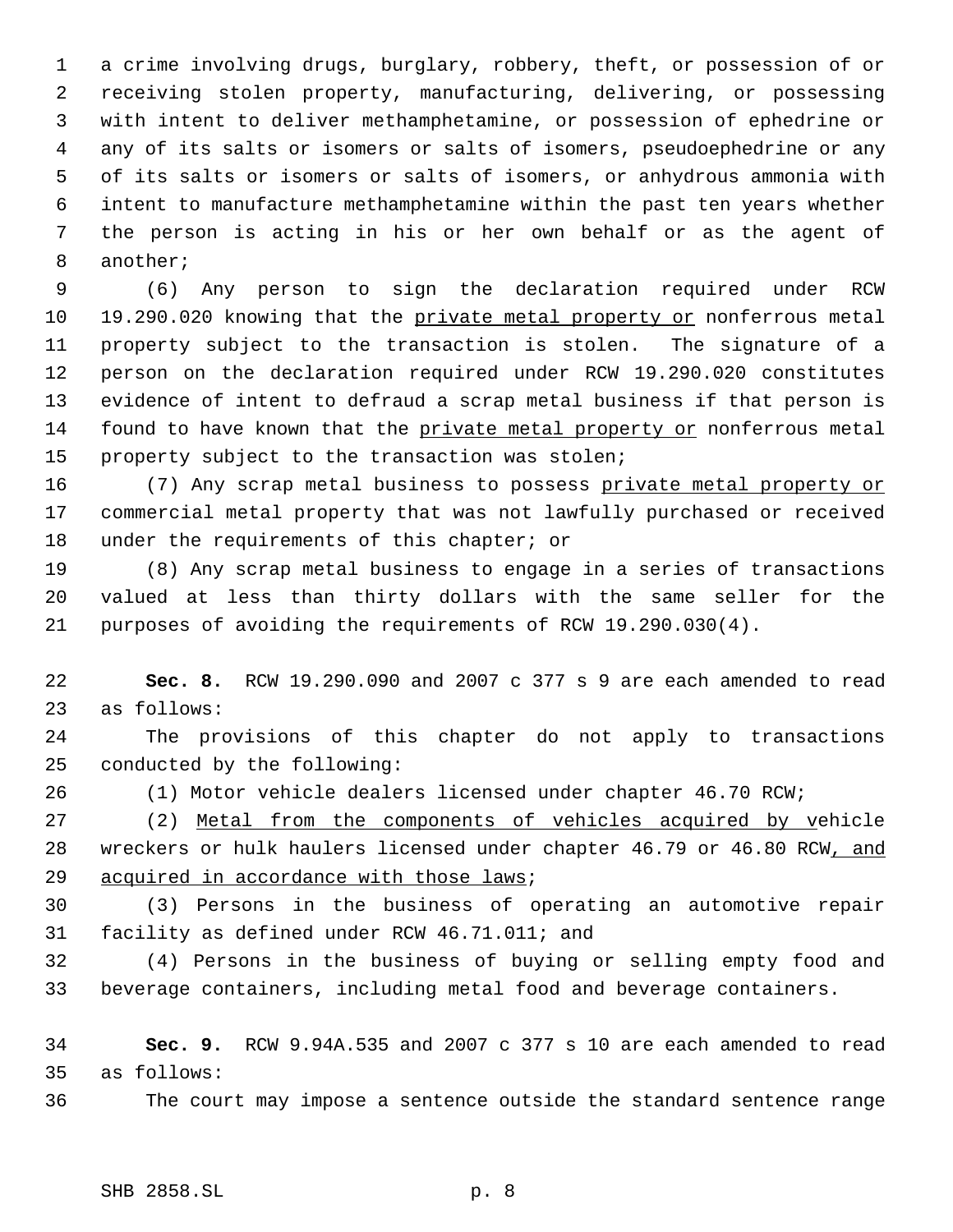for an offense if it finds, considering the purpose of this chapter, that there are substantial and compelling reasons justifying an exceptional sentence. Facts supporting aggravated sentences, other than the fact of a prior conviction, shall be determined pursuant to the provisions of RCW 9.94A.537.

 Whenever a sentence outside the standard sentence range is imposed, the court shall set forth the reasons for its decision in written findings of fact and conclusions of law. A sentence outside the standard sentence range shall be a determinate sentence.

 If the sentencing court finds that an exceptional sentence outside the standard sentence range should be imposed, the sentence is subject to review only as provided for in RCW 9.94A.585(4).

 A departure from the standards in RCW 9.94A.589 (1) and (2) governing whether sentences are to be served consecutively or concurrently is an exceptional sentence subject to the limitations in this section, and may be appealed by the offender or the state as set forth in RCW 9.94A.585 (2) through (6).

(1) Mitigating Circumstances - Court to Consider

 The court may impose an exceptional sentence below the standard range if it finds that mitigating circumstances are established by a preponderance of the evidence. The following are illustrative only and are not intended to be exclusive reasons for exceptional sentences.

 (a) To a significant degree, the victim was an initiator, willing participant, aggressor, or provoker of the incident.

 (b) Before detection, the defendant compensated, or made a good faith effort to compensate, the victim of the criminal conduct for any damage or injury sustained.

 (c) The defendant committed the crime under duress, coercion, threat, or compulsion insufficient to constitute a complete defense but which significantly affected his or her conduct.

 (d) The defendant, with no apparent predisposition to do so, was induced by others to participate in the crime.

 (e) The defendant's capacity to appreciate the wrongfulness of his or her conduct, or to conform his or her conduct to the requirements of the law, was significantly impaired. Voluntary use of drugs or alcohol is excluded.

(f) The offense was principally accomplished by another person and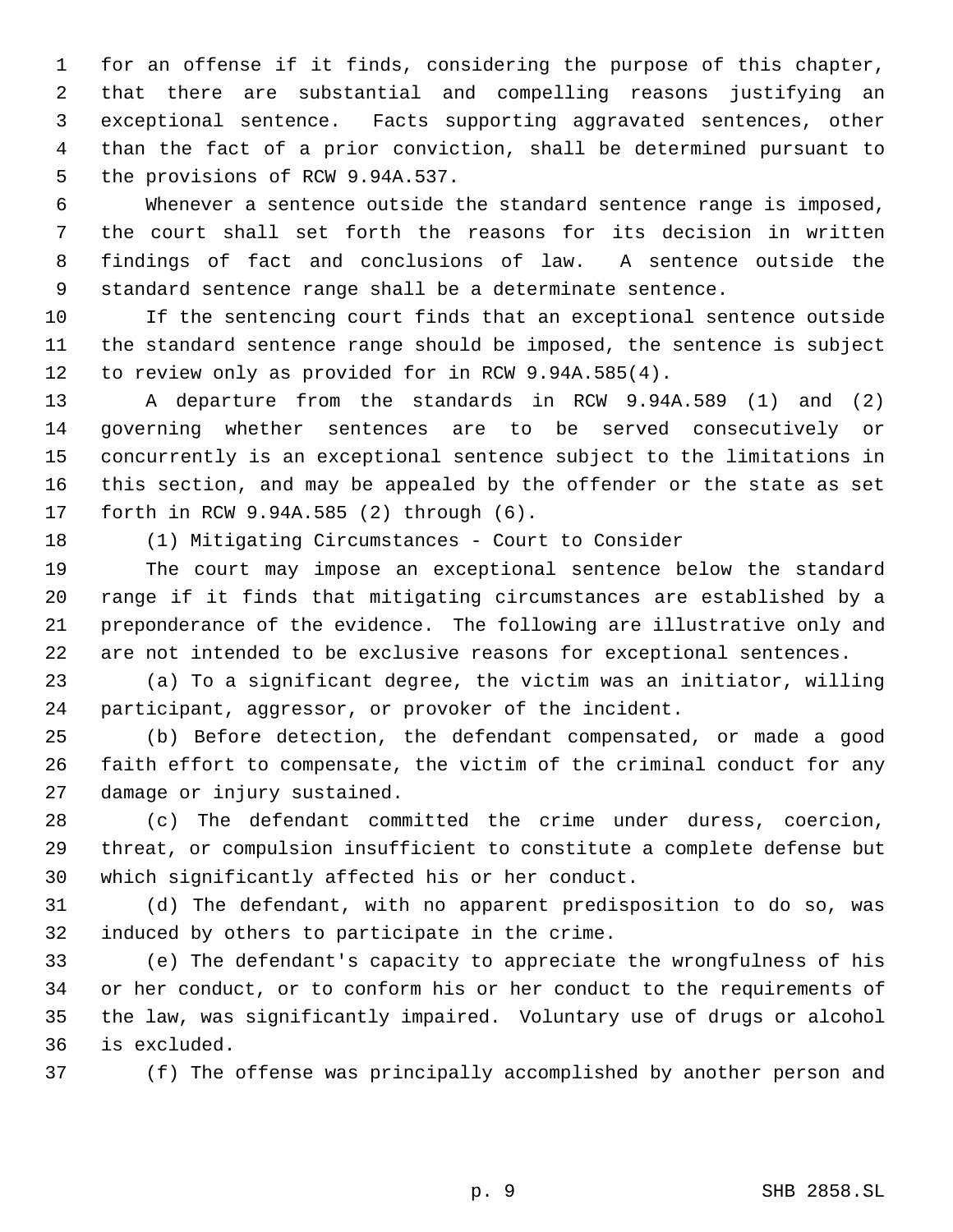the defendant manifested extreme caution or sincere concern for the safety or well-being of the victim.

 (g) The operation of the multiple offense policy of RCW 9.94A.589 results in a presumptive sentence that is clearly excessive in light of the purpose of this chapter, as expressed in RCW 9.94A.010.

 (h) The defendant or the defendant's children suffered a continuing pattern of physical or sexual abuse by the victim of the offense and the offense is a response to that abuse.

 (2) Aggravating Circumstances - Considered and Imposed by the Court The trial court may impose an aggravated exceptional sentence without a finding of fact by a jury under the following circumstances: (a) The defendant and the state both stipulate that justice is best served by the imposition of an exceptional sentence outside the standard range, and the court finds the exceptional sentence to be consistent with and in furtherance of the interests of justice and the purposes of the sentencing reform act.

 (b) The defendant's prior unscored misdemeanor or prior unscored foreign criminal history results in a presumptive sentence that is clearly too lenient in light of the purpose of this chapter, as expressed in RCW 9.94A.010.

 (c) The defendant has committed multiple current offenses and the defendant's high offender score results in some of the current offenses going unpunished.

 (d) The failure to consider the defendant's prior criminal history which was omitted from the offender score calculation pursuant to RCW 9.94A.525 results in a presumptive sentence that is clearly too lenient.

 (3) Aggravating Circumstances - Considered by a Jury -Imposed by the Court

 Except for circumstances listed in subsection (2) of this section, the following circumstances are an exclusive list of factors that can support a sentence above the standard range. Such facts should be determined by procedures specified in RCW 9.94A.537.

 (a) The defendant's conduct during the commission of the current offense manifested deliberate cruelty to the victim.

 (b) The defendant knew or should have known that the victim of the current offense was particularly vulnerable or incapable of resistance.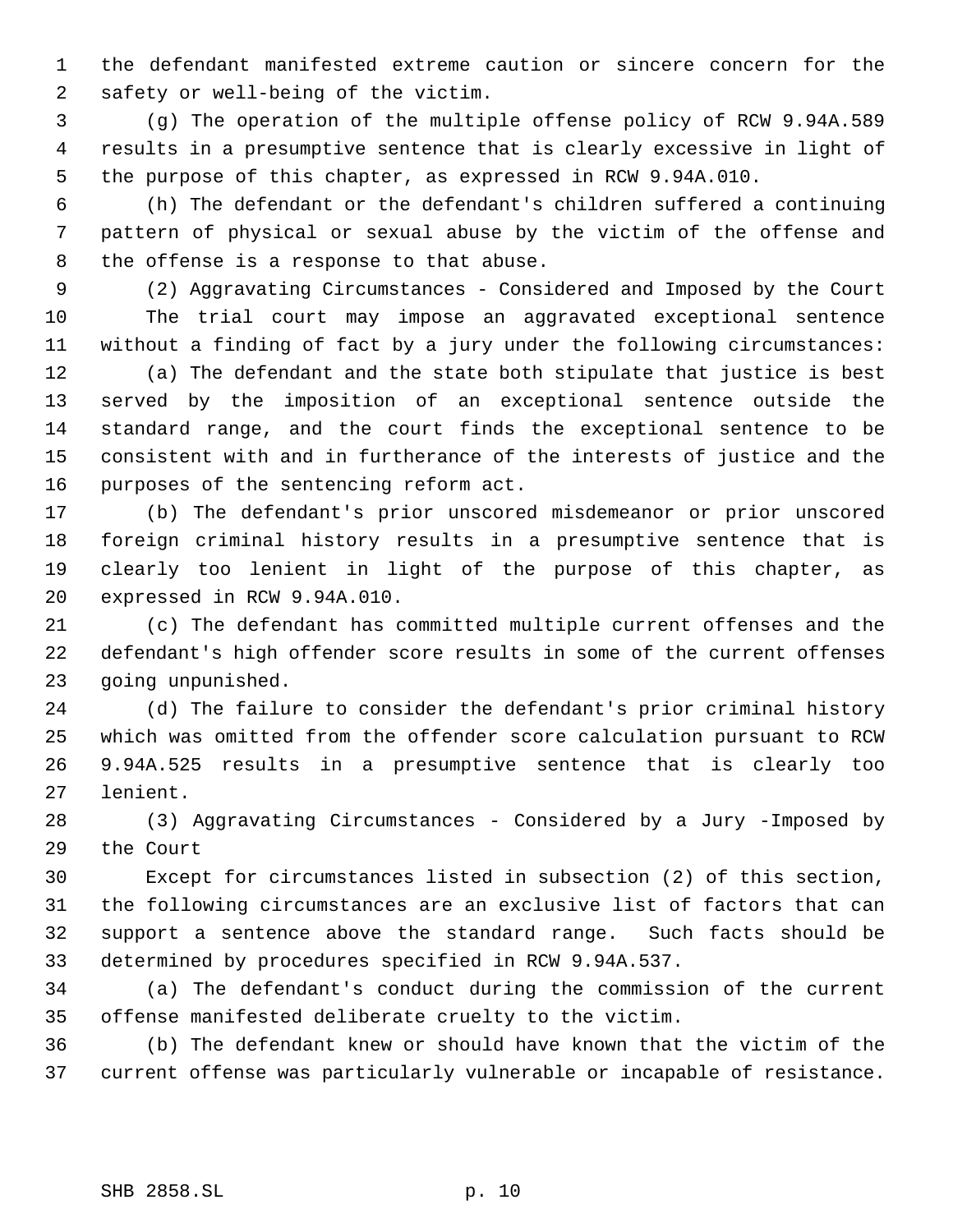(c) The current offense was a violent offense, and the defendant knew that the victim of the current offense was pregnant.

 (d) The current offense was a major economic offense or series of offenses, so identified by a consideration of any of the following factors:

 (i) The current offense involved multiple victims or multiple incidents per victim;

 (ii) The current offense involved attempted or actual monetary loss substantially greater than typical for the offense;

 (iii) The current offense involved a high degree of sophistication or planning or occurred over a lengthy period of time; or

 (iv) The defendant used his or her position of trust, confidence, or fiduciary responsibility to facilitate the commission of the current offense.

 (e) The current offense was a major violation of the Uniform Controlled Substances Act, chapter 69.50 RCW (VUCSA), related to trafficking in controlled substances, which was more onerous than the typical offense of its statutory definition: The presence of ANY of the following may identify a current offense as a major VUCSA:

 (i) The current offense involved at least three separate transactions in which controlled substances were sold, transferred, or possessed with intent to do so;

 (ii) The current offense involved an attempted or actual sale or transfer of controlled substances in quantities substantially larger than for personal use;

 (iii) The current offense involved the manufacture of controlled substances for use by other parties;

 (iv) The circumstances of the current offense reveal the offender to have occupied a high position in the drug distribution hierarchy;

 (v) The current offense involved a high degree of sophistication or planning, occurred over a lengthy period of time, or involved a broad geographic area of disbursement; or

 (vi) The offender used his or her position or status to facilitate the commission of the current offense, including positions of trust, confidence or fiduciary responsibility (e.g., pharmacist, physician, or other medical professional).

 (f) The current offense included a finding of sexual motivation pursuant to RCW 9.94A.835.

p. 11 SHB 2858.SL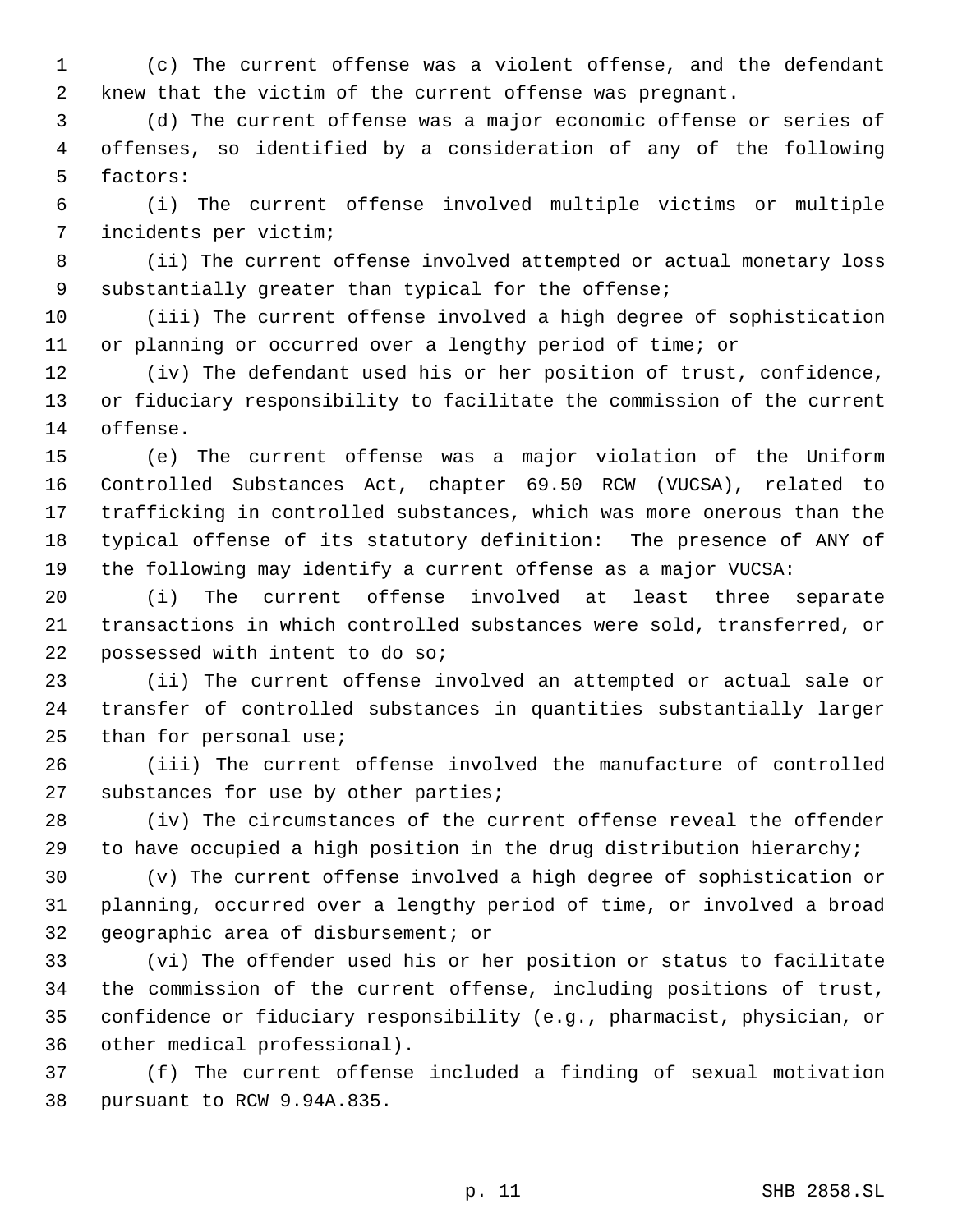(g) The offense was part of an ongoing pattern of sexual abuse of the same victim under the age of eighteen years manifested by multiple incidents over a prolonged period of time.

 (h) The current offense involved domestic violence, as defined in RCW 10.99.020, and one or more of the following was present:

 (i) The offense was part of an ongoing pattern of psychological, physical, or sexual abuse of the victim manifested by multiple incidents over a prolonged period of time;

 (ii) The offense occurred within sight or sound of the victim's or 10 the offender's minor children under the age of eighteen years; or

 (iii) The offender's conduct during the commission of the current offense manifested deliberate cruelty or intimidation of the victim.

 (i) The offense resulted in the pregnancy of a child victim of rape.

 (j) The defendant knew that the victim of the current offense was a youth who was not residing with a legal custodian and the defendant established or promoted the relationship for the primary purpose of victimization.

 (k) The offense was committed with the intent to obstruct or impair human or animal health care or agricultural or forestry research or commercial production.

 (l) The current offense is trafficking in the first degree or trafficking in the second degree and any victim was a minor at the time of the offense.

 (m) The offense involved a high degree of sophistication or planning.

 (n) The defendant used his or her position of trust, confidence, or fiduciary responsibility to facilitate the commission of the current offense.

 (o) The defendant committed a current sex offense, has a history of sex offenses, and is not amenable to treatment.

(p) The offense involved an invasion of the victim's privacy.

 (q) The defendant demonstrated or displayed an egregious lack of remorse.

 (r) The offense involved a destructive and foreseeable impact on persons other than the victim.

(s) The defendant committed the offense to obtain or maintain his